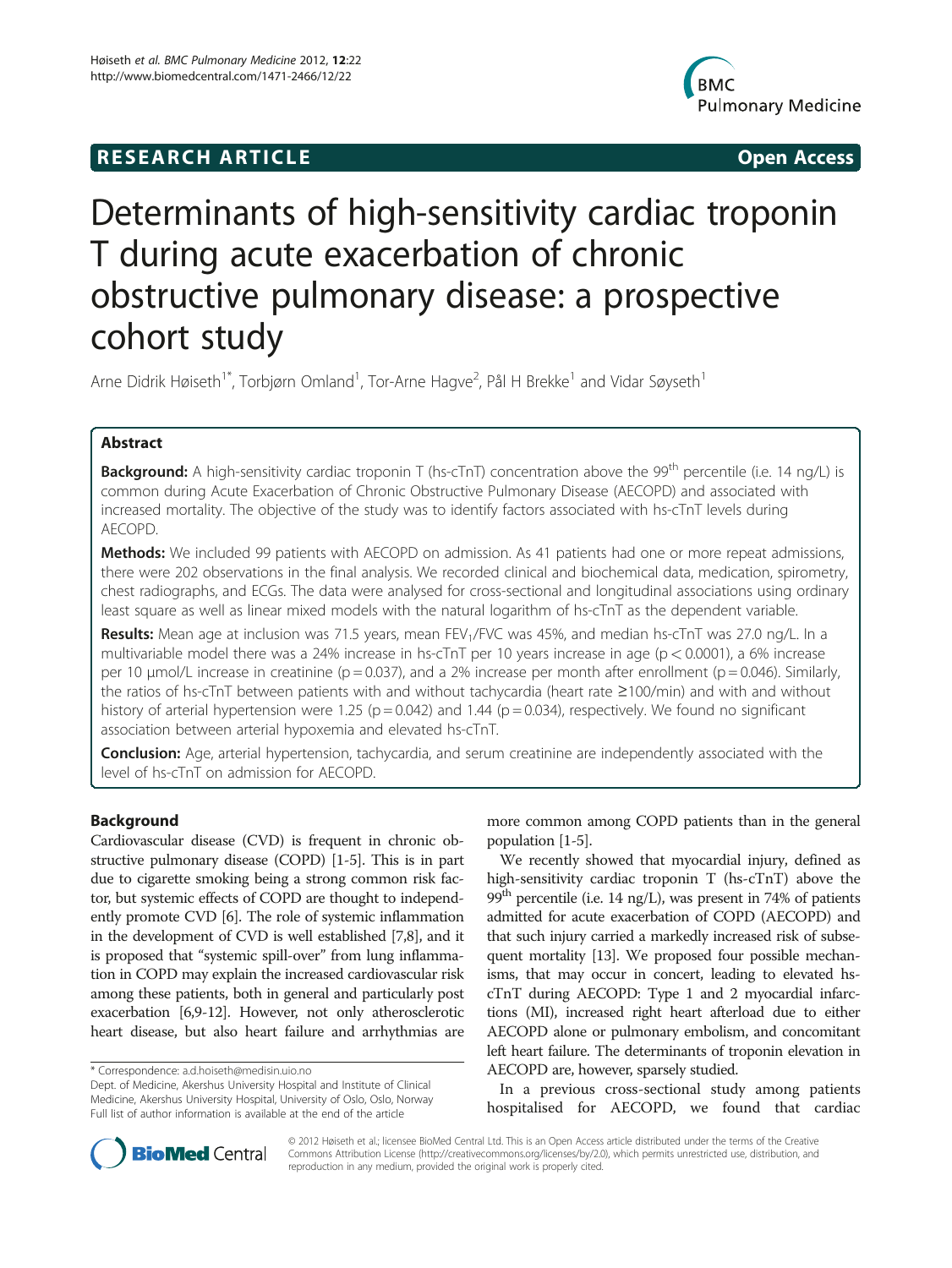troponin T measured with a  $4<sup>th</sup>$  generation assay was positively associated with increasing serum creatinine, blood neutrophil cell count, and cardiac infarction injury score (CIIS), whereas it was negatively associated with hemoglobin level [[14\]](#page-6-0). In that retrospective study, troponins were measured at the discretion of the attending physician in selected patients, which may have introduced a selection bias. In the present study we prospectively obtained data from patients hospitalised for AECOPD one or more times during the study period, thereby providing the opportunity to study the association between hs-cTnT and relevant covariables within patients, and reducing the influence of inter-individual differences.

Our objective was to identify clinical factors that are associated with the level of hs-cTnT in patients admitted with AECOPD using cross-sectional as well as longitudinal analyses of the association between these determinants and concurrent hs-cTnT.

# Methods

During 23 months in 2005 and 2006 we prospectively included 99 unselected patients admitted with AECOPD. Among these, 41 patients had data recorded on readmission during the inclusion period, and in total we gathered data on 219 admissions. On each admission we recorded heart rate (HR), blood pressure (BP), body temperature, respiratory rate, arterial blood gas (pH, PaCO<sub>2</sub>, PaO<sub>2</sub>), arterial oxygen saturation (SaO<sub>2</sub>), use of accessory respiratory muscles, wheezing, and chest pain. Mean arterial pressure (MAP) was estimated by the formula  $MAP = 1/3$ \*systolic  $BP + 2/3$ \*diastolic  $BP$ .

Serum and plasma from blood drawn on admission were stored at −80 °C for subsequent analysis of creatinine and hs-cTnT (cobas e 411 immunoanalyser, Roche diagnostics). According to the manufacturer of the hscTnT assay, the lower limit of detection is 3.0 ng/L, and the 99<sup>th</sup> percentile in healthy volunteers was 14 ng/L. The lowest hs-cTnT level with 10% coefficient of variation was 13 ng/L. Glomerular filtration rate (GFR) was estimated by MDRD and Cockcroft-Gault formulae [[15,16\]](#page-6-0). From the hospital records we recorded hemoglobin (Hb), leucocytes with neutrophil count, platelets, electrolytes, and C-reactive protein (CRP). Chest radiographs were examined by two physicians blinded for clinical data. Presence or absence of cephalisation, pneumonic infiltrates and pleural effusion in addition to the size of the heart and thoracic cavity in the frontal plane were recorded. ECGs recorded on admission were scored using CIIS. A score ≥20 has been shown to be a good indicator of prior MI [[17](#page-6-0)], and to be associated with increased mortality in AECOPD patients [\[18](#page-6-0)]. Two physicians independently scored each ECG. When they disagreed on whether the CIIS was above or below 20,

the score of a third physician was used. All three investigators were blinded to other data. ECGs were also analysed for the presence of arrhythmia, bundle branch block, left ventricular hypertrophy (LVH, assessed by Sokolow-Lyon criteria), signs of prior MI, or acute ischemia. We considered pathological Q-waves, loss of Rwaves, T-wave inversion, and left bundle branch block to be signs of prior MI. ST-segment elevation or depression were recorded as signs of acute ischemia unless it was considered to be secondary to LVH.

Spirometry during stable phase was recorded when available. When several measurements were done, post bronchodilatation measurements prior to inclusion were preferred. Body mass index (BMI) was calculated from weight and height as recorded on the spirometry report or from the hospital records when spirometry was missing. Medical history was obtained by patient interview and hospital records. Patients were categorised as current, former (>1 year abstinence) or never smokers. Further details regarding patient inclusion and data gathering are described in a previous paper [\[13\]](#page-6-0).

The study was approved by the Data Inspectorate and reviewed by the Regional Committee for Research Ethics. All included patients provided written informed consent to the participation in the study.

### Statistical analysis

Due to the skewed distribution of hs-cTnT, the natural logarithm of hs-cTnT (lnTnT) was used as the dependent variable in the analyses. Samples with hs $cTnT$  below the limit of detection (i.e. 3.0 ng/L), were assigned a value of 3.0. Outliers were identified by visual inspection of the data points. Individual assessment of outliers determined whether they were to be excluded from further analyses. The analyses were performed in four steps: First, we analysed cross-sectional associations between lnTnT and variables recorded on the index admission using Student t-test. The continuous variables were dichotomised at predifined cut-offs: Age at the mean,  $FEV<sub>1</sub>/FVC$  at the lower quartile, BMI at the lower limit of normal (i.e. 20  $\text{kg/m}^2$ ), HR at 100/min, MAP at 90 mmHg, creatinine and neutrophil count at the upper quartile, pH at 7.30, PaCO<sub>2</sub> at 6.3 kPa, PaO<sub>2</sub> at 7.0 kPa, Hb at 12 g/dL in women and 13 g/dL in men, CRP at 50 mg/L, and CIIS at 20 points. In addition, the association between lnTnT and the following categorical variables were analysed: Gender, smoking status, history of coronary artery disease, heart failure, arterial hypertension, atrial fibrillation or diabetes, use of beta blockers, diuretics, ACE-inhibitors (ACEI) or angiotensin-II receptor blockers (ARB), statins, acetylic salicylic acid, or Warfarin, presence of atrial fibrillation, LVH, MI, or ischemia on ECG, peripheral edema, chest pain, and infiltrate or cephalisation on chest radiograph. Associations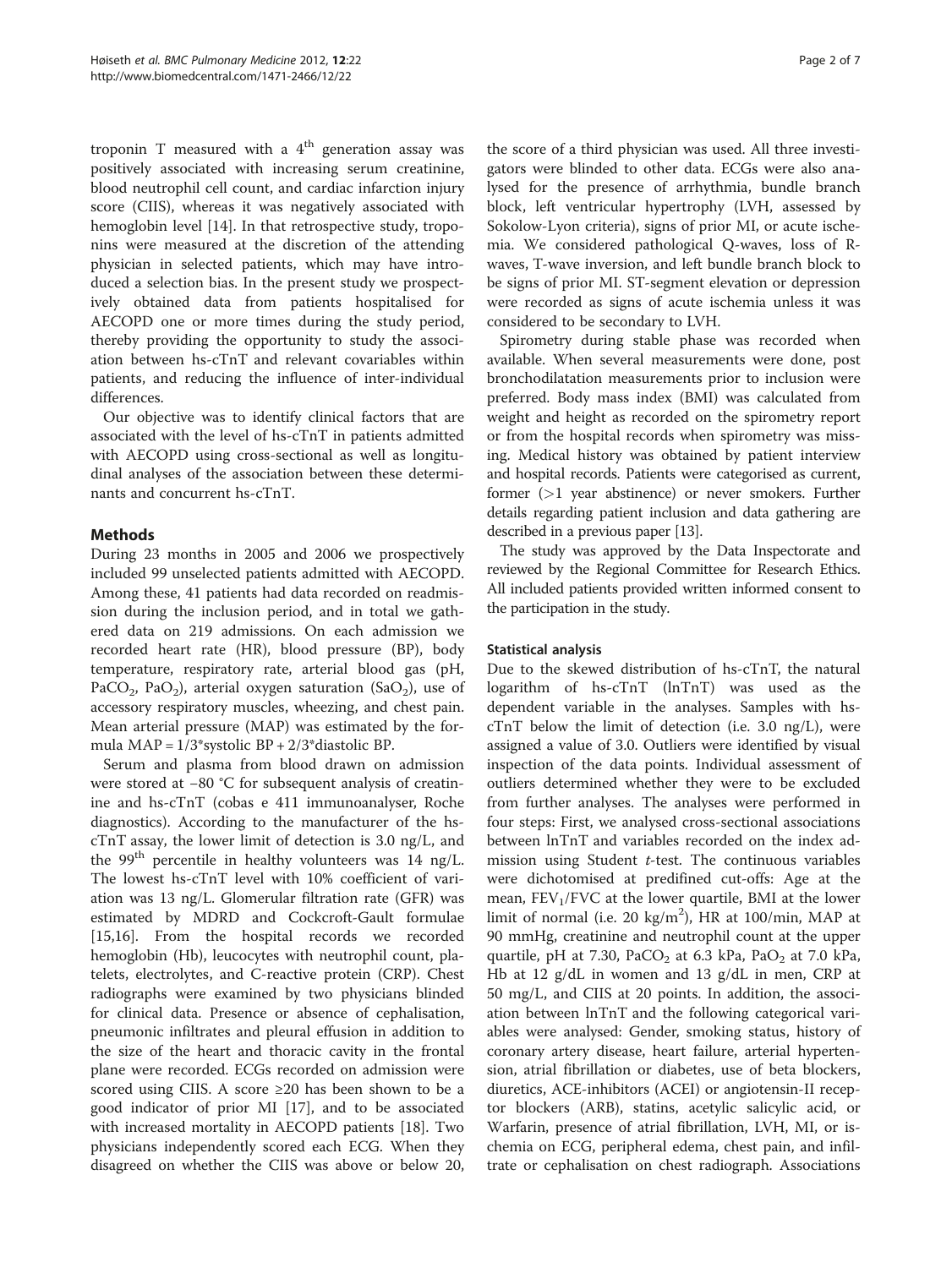between continuous covariables at baseline and lnTnT were also analysed in a univariable linear regression model.

Second, in patients with repeat admissions, we investigated the level of lnTnT over time; first graphically and then by using time and time squared as independent variables in a linear mixed model (LMM) [\[19\]](#page-6-0).

In the third step, we investigated intra-individual univariable associations between lnTnT and each of the continuous covariables. We identified the minimum and maximum values of continuous time-dependent variables along with the corresponding values of hs-cTnT. We then analysed the univariable associations between lnTnT and each of the continuous covariables using LMM with random intercept. From these analyses, the antilogarithm exp (β) of the coefficient (β) between lnTnT and each covariate can be interpreted as the relative change in lnTnT for a given change in the covariate.

Fourth, the variables that were associated with lnTnT with a p-value  $<$  0.2 in the cross-sectional or longitudinal analysis were included in the initial multivariable LMM. In this model we investigated candidate covariance structures and a model with random intercept. The models were compared using the Akaike Information Criteria (AIC). Using the model with the lowest AIC, we then manually reduced the model by backward elimination of variables with p-values <0.05 unless their removal increased the AIC statistic. Finally, we investigated the changes made by adding survival status and neutrophil count to the final model. Gender was kept in the model by convention.

All analyses were performed in SAS 9.2 (SAS Institute Inc., Cary, NC, USA), using PROC MIXED for the LMM.

## Results

# Cross sectional analyses at baseline

Mean age at inclusion was 71.5 years (standard deviation (SD) 9.0), mean  $FEV<sub>1</sub>/FVC$  was 45% (SD 0.14), and median hs-cTnT was 27.0 ng/L (interquartile range (IQR) 13.4–51.0). LnTnT was close to normally distributed with mean 3.24 (SD 0.97), corresponding to a geometric mean of hs- $cTnT = 25.6$  ng/L. Of the 219 samples, two (0.9%) had hs-cTnT below the detection limit. The distribution of hs-cTnT and lnTnT are shown in Figures 1A and 1B. An outlier (hs- $cTnT = 609$  ng/L) was an 82 year old male in GOLD stage II with a history of arterial hypertension and heart failure who was admitted with COPD symptoms and treated accordingly. He is excluded from Figure 1A, but is included in Figure 1B and the analyses.

Using the Cockcroft-Gault formula, mean GFR was 85 mL/min (SD 31). Using the MDRD formula, 15.5% of the 219 samples had estimated GFR  $\lt$  60 mL/min/ 1.73 m<sup>2</sup>, and 2% were <30 mL/min/1.73 m<sup>2</sup>.

Spirometry was available in 88 patients. 80 of these (91%) were post bronchodilatation measurements. BMI was unavailable in five patients, and arterial blood gas was missing in eight. In total, complete datasets were available for 202 admissions. The results of the cross sectional univariable associations with hs-cTnT are shown in Table [1](#page-3-0) for those variables reaching a level of significance of  $p < 0.2$ . There were no significant associations between neutrophil count or CIIS  $\geq 20$  (*t*-test p-values 0.692 and 0.367, respectively). Moreover, we did not find any association between hs-cTnT and lung function. The patients with  $FEV_1/FVC$  in the lower quartile  $(< 0.34\%)$ had a geometric mean of hs- $cTnT = 26.1$  ng/L compared

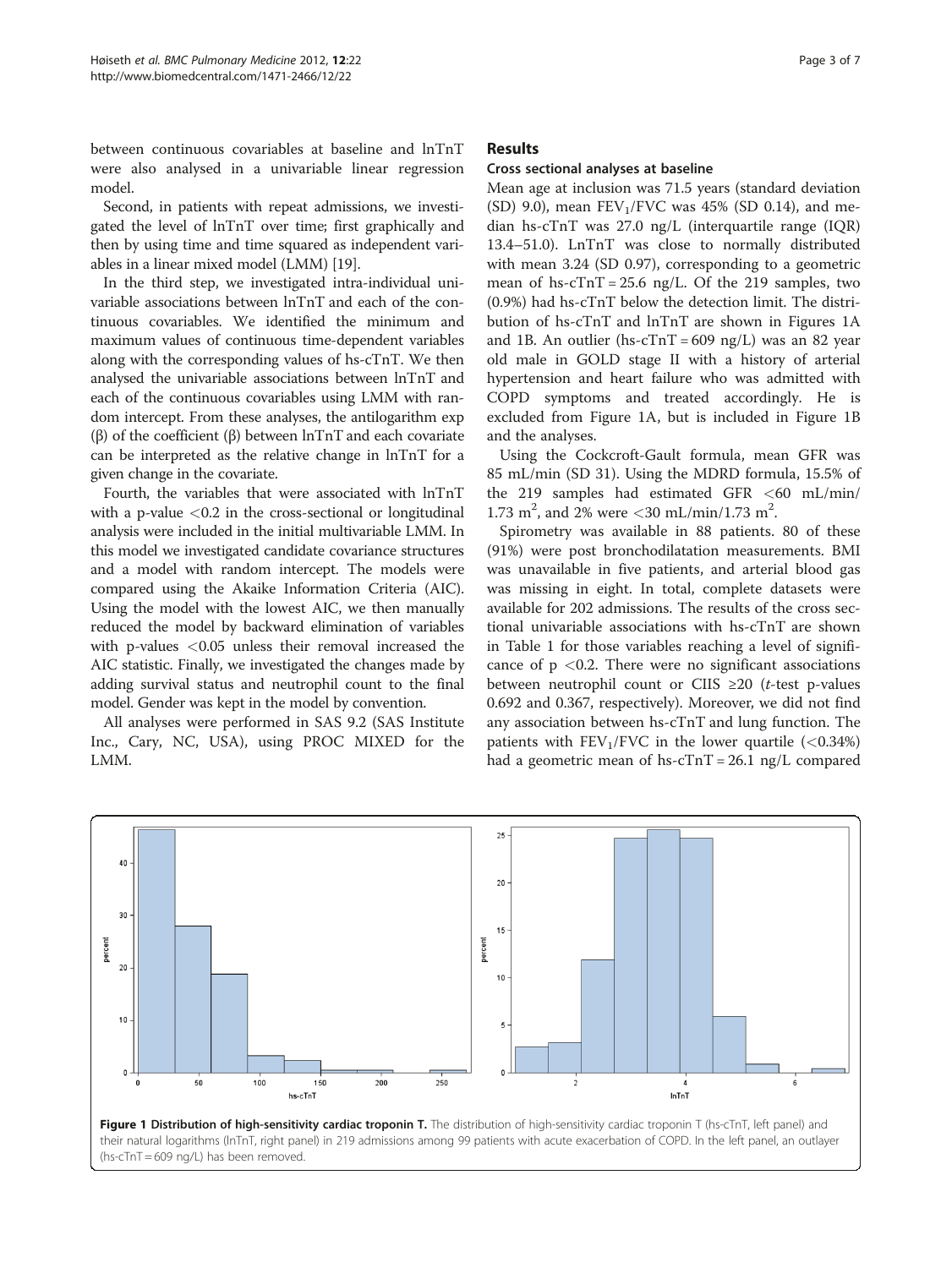## <span id="page-3-0"></span>Table 1 Geometric mean of high-sensitivity cardiac Troponin T (hs-cTnT) by covariables associated with lnTnT (Student t-test p<0.20)

|                                         | Geometric mean of<br>hs-cTnT, ng/L<br>(number of patients) |           |          |
|-----------------------------------------|------------------------------------------------------------|-----------|----------|
| Covariable                              | No                                                         | Yes       | p-value  |
| <b>Demographics and medical history</b> |                                                            |           |          |
| Age $>71.5$ years $*$                   | 16.9(50)                                                   | 38.9 (49) | < 0.0001 |
| Female                                  | 29.1 (52)                                                  | 22.2 (47) | 0.153    |
| Coronary artery disease                 | 28.8 (72)                                                  | 18.9(27)  | 0.058    |
| Arterial hypertension                   | 21.8 (68)                                                  | 37.0 (31) | 0.011    |
| Current or recent smoker                | 37.4 (48)                                                  | 22.2(51)  | 0.166    |
| BMI $<$ 20 kg/m <sup>2</sup>            | 22.9(62)                                                   | 33.1 (32) | 0.083    |
| <b>Clinical findings</b>                |                                                            |           |          |
| Chest pain                              | 26.8 (89)                                                  | 16.4(10)  | 0.130    |
| Heart rate ≥100/minute                  | 28.2 (49)                                                  | 23.3 (50) | 0.052    |
| <b>Laboratory tests</b>                 |                                                            |           |          |
| Low hemoglobin <sup>+</sup>             | 23.1 (76)                                                  | 36.6(23)  | 0.045    |
| Creatinine >86 $\mu$ g/L <sup>‡</sup>   | 22.4 (69)                                                  | 34.8 (30) | 0.038    |
| <b>Chest radiograph</b>                 |                                                            |           |          |
| Cephalisation                           | 23.8 (83)                                                  | 37.0 (16) | 0.096    |
| <b>Medication on admission</b>          |                                                            |           |          |
| Diuretic (loop or thiazid)              | 22.6 (73)                                                  | 36.2(26)  | 0.033    |
| ACEL or ARB                             | 23.6 (76)                                                  | 33.8 (23) | 0.124    |
| Statin                                  | 27.9 (79)                                                  | 18.0 (20) | 0.070    |

The table is based on each patient's index admission only.

 $*$ Corresponds to the mean age;  $\dagger$ Defined as Hb  $<$  12 g/L in women and  $<$ 13 g/L in men;  $\sqrt[4]{ }$ Corresponds to the upper quartile; ACEI, angiotensin converting enzyme-inhibitor; ARB, angiotensin receptor blocker.

to 26.6 ng/L among patients with FEV1/FVC in the upper three quartiles ( $p = 0.945$ ). When restricting the analysis to the 80 patients with post bronchodilatation measurements, the p-value was 0.890. There was no statistically significant difference in hs-cTnT level among patients who had spirometry recorded and those who had not (geometric mean of 26.4 ng/L and 20.9 ng/L, respectively,  $p = 0.438$ ).

# Longitudinal analyses

41 patients had one or more (maximum 10) repeat admissions, adding up to a total of 161 readmissions. Table 2 shows the intraindividual variation in continuous timedependent covariables and the corresponding hs-cTnT values. It indicates a considerable intra-individual variation of the covariables. However, as shown in Table [3](#page-4-0) (two right columns), univariable analyses revealed that only creatinine,  $PaO<sub>2</sub>$ , and heart rate (borderline) were significantly associated with lnTnT.

According to the criteria outlined above, the following variables were included in the initial multivariable model: age, gender, time since inclusion, history of coronary artery disease or arterial hypertension, smoking, BMI, chest pain, Hb, creatinine, cephalisation, use of diuretics, ACEI/ARBs or a statin, HR,  $PaCO<sub>2</sub>$  and  $PaO<sub>2</sub>$ . In this model BMI, Hb, HR, PaCO<sub>2</sub>, and PaO<sub>2</sub> were dichotomised as previously described. A model with fixed effects only gave the lowest AIC statistic, and a spatial exponential covariance structure had the best fit. Reduction of the full model gave the final model (model 1) shown in Table [4.](#page-4-0) Even though both hypoxemia (15% increase in hs-cTnT per kPa, p-value 0.086) and BMI  $\langle 20 \text{ kg/m}^2$ (28% increase, p-value 0.144) failed to reach significance, it is adjusted for in the final model as their removal increased the AIC statistic.

When survival status was added to the final model, it proved significantly associated with hs-cTnT, with a relative value of 1.58 (95% CI 1.11 – 2.23, p = 0.011) among

Table 2 The median of the minimum and maximum values of selected continuous time-dependant covariables and the corresponding values of high-sensitivity cardiac Troponin T in patients with repeat admissions for Acute Exacerbation of COPD

|                                       | Covariable (C)           |                          | Corresponding hs-cTnT (ng/L)  |                               |
|---------------------------------------|--------------------------|--------------------------|-------------------------------|-------------------------------|
|                                       | Minimum,<br>median (IQR) | Maximum,<br>median (IQR) | At minimum C,<br>median (IQR) | At maximum C,<br>median (IQR) |
| MAP, mmHg                             | $82.0(71.7 - 93.7)$      | $108.3$ (92.0 - 126.7)   | $33.7(18.8 - 60.8)$           | $37.8(18.3 - 72.4)$           |
| Creatinine, µmol/L                    | 59 $(47 - 67)$           | $74(60 - 91)$            | $33.0(19.6 - 60.3)$           | $44.6$ (21.2 – 77.4)          |
| CRP, mg/L                             | $10 (< 5 - 20)$          | $76(26 - 141)$           | $37.8(19.2 - 72.4)$           | $33.0$ (22.0 - 60.3)          |
| Neutrophil count, 10 <sup>9</sup> /mL | $5.6$ (4.2 – 7.7)        | $11.8(9.0 - 16.7)$       | $34.2$ (18.8 - 66.7)          | $32.4(21.9 - 60.3)$           |
| Hemoglobin, g/L                       | $12.6(11.5 - 13.9)$      | $14.0(13.0 - 15.3)$      | $32.4(19.6 - 53.1)$           | $36.7(19.2 - 64.4)$           |
| Heart rate, /min                      | $88(75 - 99)$            | $117(101 - 126)$         | $33.9(18.8 - 54.0)$           | $37.8$ (21.8 - 68.4)          |
| PaCO <sub>2</sub> , kPa*              | $5.32(5.0 - 6.4)$        | $6.9(5.9 - 8.4)$         | $33.0(18.3 - 60.3)$           | $37.8$ (25.6 - 63.0)          |
| PaO <sub>2</sub> , kPa*               | $6.7(6.0 - 8.1)$         | $9.8(8.7 - 10.9)$        | $37.5$ (22.4 - 77.4)          | $31.4(18.1 - 61.0)$           |

The table is based on 161 admissions in 41 patients.

\* Missing in eight admissions. Hs-cTnT, high-sensitivity cardiac troponin T; IQR, interquartile range; MAP, Mean arterial pressure; CRP, C-reactive protein.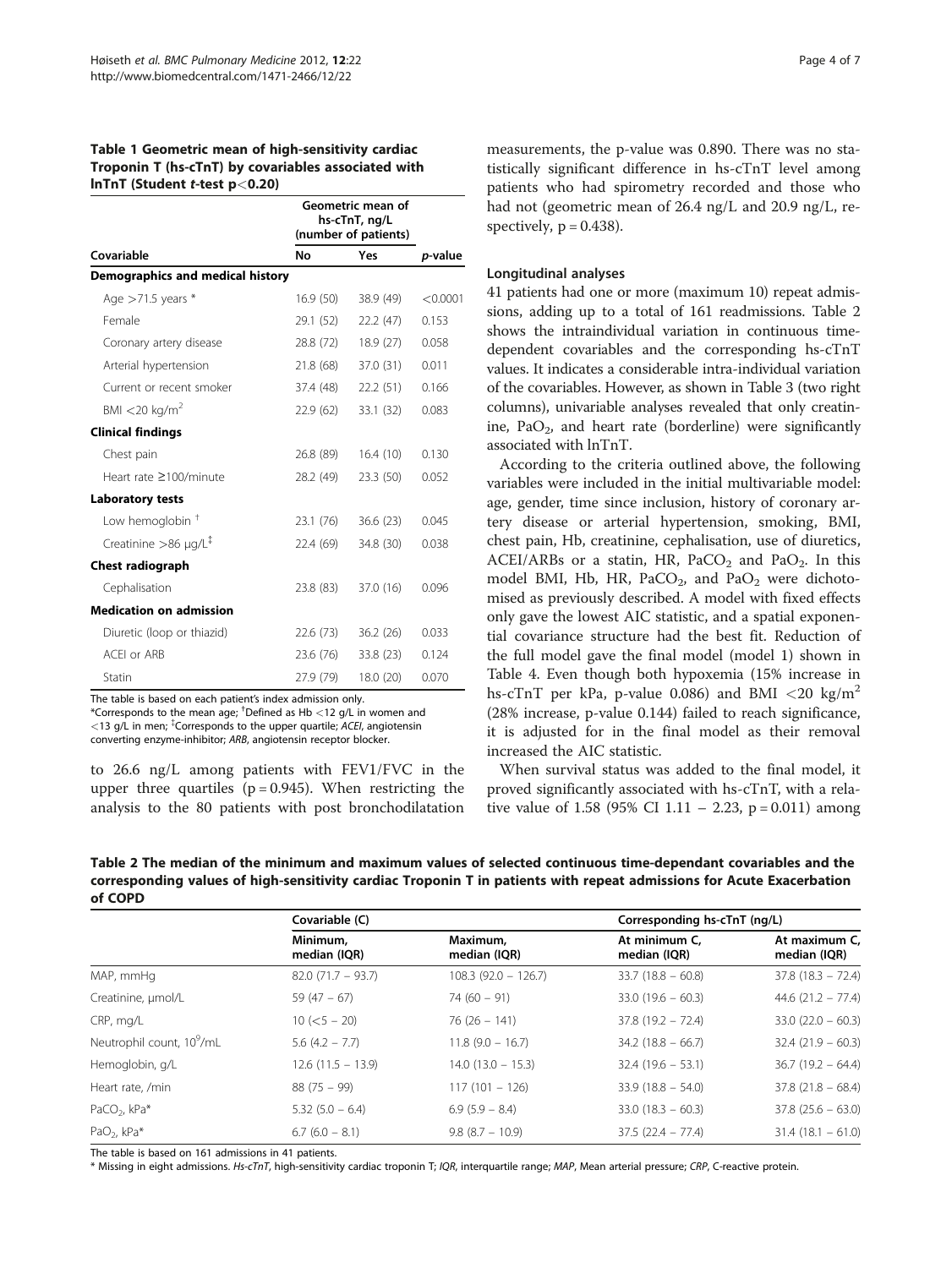| Covariable       | Change in covariable | Interindividual associations between<br>covariables and InTnT (OLS)<br>Index admission in 99 patients |           | Intraindividual associations between<br>covariables and InTnT (LMM)<br>161 repeat admissions in 41 patients |        |
|------------------|----------------------|-------------------------------------------------------------------------------------------------------|-----------|-------------------------------------------------------------------------------------------------------------|--------|
|                  |                      |                                                                                                       |           |                                                                                                             |        |
|                  |                      | <b>MAP</b>                                                                                            | $+5$ mmHq | $1.002$ (0.951 - 1.06)                                                                                      | 0.944  |
| Creatinine       | $+10$ µmol/L         | $1.08(1.03 - 1.14)$                                                                                   | 0.004     | $1.10(1.04 - 1.16)$                                                                                         | 0.0004 |
| CRP              | $+10$ mg/L           | $1.01(0.97 - 1.05)$                                                                                   | 0.680     | $1.005(0.99 - 1.02)$                                                                                        | 0.478  |
| Neutrophil count | $+5x10^9$ /mL        | $0.93(0.75 - 1.17)$                                                                                   | 0.555     | $1.005(0.99 - 1.02)$                                                                                        | 0.468  |
| Hemoglobin       | $+1$ g/L             | $0.96(0.85 - 1.08)$                                                                                   | 0.477     | $1.03(0.68 - 1.6)$                                                                                          | 0.902  |
| Heart rate       | $+5$ bpm             | $0.98(0.94 - 1.02)$                                                                                   | 0.392     | $1.02(0.998 - 1.04)$                                                                                        | 0.078  |
| $PaCO2$ *        | $+1$ kPa             | $1.09(0.96 - 1.24)$                                                                                   | 0.195     | $1.05(0.98 - 1.12)$                                                                                         | 0.144  |
| $PaO2$ *         | $+1$ kPa             | $0.97(0.87 - 1.08)$                                                                                   | 0.573     | $0.96(0.94 - 0.99)$                                                                                         | 0.008  |

<span id="page-4-0"></span>Table 3 Univariable associations, expressed as the antilogarithm (exp(β)) of the coefficient β, between continuous time dependent covariables and the natural logarithm of hs-cTnT (lnTnT) assessed using an ordinary least square linear regression model (OLS, index admission) and a linear mixed model (LMM, repeat admissions)

\*Missing in eight admissions. OLS, ordinary least square linear regression model; LMM, linear mixed model; MAP, Mean arterial pressure; bpm, beats per minute.

individuals who died during follow-up, rendering model 2 in Table 4. The interaction term time\*survival status was not statistically significant (p-value 0.095). When added to the final model, neutrophil count failed to reach significance both as a continuous variable (7% increase in hs-cTnT per 5 cells,  $p = 0.160$  and dichotomised at the upper quartile (relative change of 15%,  $p = 0.085$ ).

Removing the outlier from the analyses made no significant changes in any of the results above.

#### **Discussion**

In this study hs-cTnT was positively associated with age, history of arterial hypertension, tachycardia, creatinine, and follow-up time among patients hospitalised for AECOPD. The strength of this study is that the patients were followed prospectively, and that as many as 41% of the patients were investigated at two or more admissions. Consequently, the associations could be investigated longitudinally as well as cross-sectionally. We have also used the novel highly sensitive cardiac troponin T assay, allowing us to measure concentrations down to about 1/10 of what was previously possible, finding detectable cTnT in almost all samples.

Regarding the association between hs-cTnT and arterial hypertension, one might speculate that this was due to the development of LVH, as LVH have been found to be associated with troponin in other studies [[20](#page-6-0),[21](#page-6-0)]. However, there was no significant association between troponin and electrocardiographic signs of LVH in the present study. An alternative explanation may be the established role of arterial hypertension as a risk factor for the development of CVD.

The association between hs-cTnT level and creatinine deserves some comment. In clinical practice, we often experience elevated levels of troponin in patients with renal failure, but without overt cardiac disease. It has been previously debated whether this is due to reduced renal elimination of troponin, but it may rather be a result of subclinical release of cTnT in these patients, as renal and cardiac

| Table 4 Relative change in hs-cTnT (95% confidence interval) by changing covariables on admission for Acute |  |  |
|-------------------------------------------------------------------------------------------------------------|--|--|
| <b>Exacerbation of COPD</b>                                                                                 |  |  |

|                                                                  |              | Model 1               |                            | Model 2              |        |
|------------------------------------------------------------------|--------------|-----------------------|----------------------------|----------------------|--------|
| Relative change in hs-cTnT<br>Covariable<br>Change in covariable |              | p-value               | Relative change in hs-cTnT | p-value              |        |
| <b>Time independent</b>                                          |              |                       |                            |                      |        |
| Age at inclusion                                                 | $+5$ years   | $1.24(1.13 - 1.37)$   | < 0.0001                   | $1.19(1.08 - 1.31)$  | 0.0005 |
| History of HT                                                    | Yes vs. no   | $1.44(1.03 - 2.01)$   | 0.034                      | $1.29(0.92 - 1.80)$  | 0.138  |
| <b>Time dependent</b>                                            |              |                       |                            |                      |        |
| Heart rate $\geq 100$ /min                                       | Yes vs. no   | $1.25(1.01 - 1.54)$   | 0.042                      | $1.24(1.02 - 1.52)$  | 0.036  |
| Creatinine                                                       | $+10$ µmol/L | $1.05(1.003 - 1.09)$  | 0.037                      | $1.04(1.002 - 1.09)$ | 0.037  |
| Time since inclusion                                             | $+1$ month   | $1.02(1.0004 - 1.05)$ | 0.046                      | $1.02(0.99 - 1.05)$  | 0.051  |

Obtained from a linear mixed model using 202 admissions among 94 patients.

Model 1 is adjusted for gender, hypoxemia, and BMI <20 kg/m<sup>2</sup>. Model 2 is additionally adjusted for survival status. hs-cTnT, high-sensitivity cardiac troponin T; HT, arterial hypertension.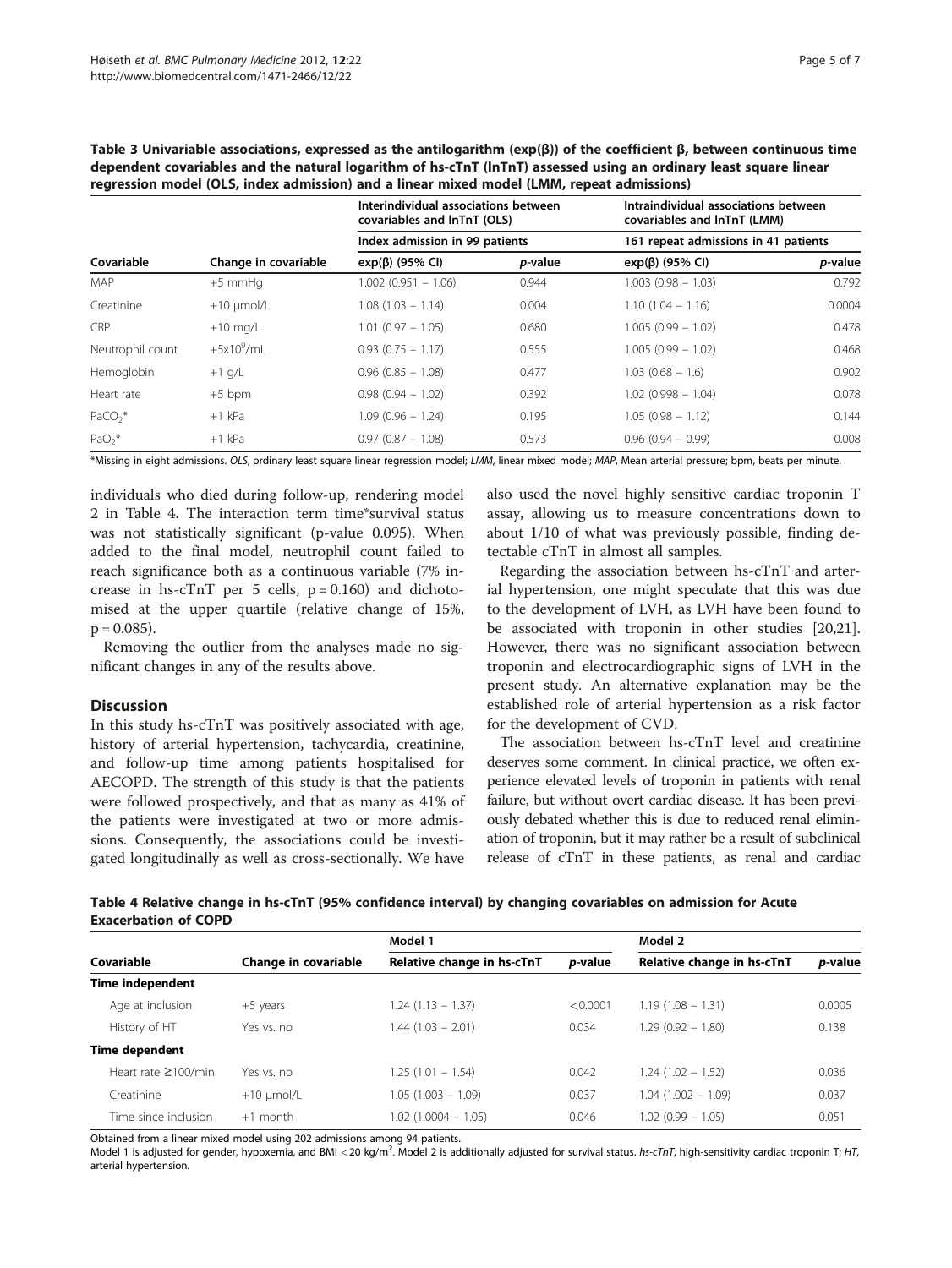atherosclerotic disease are pathophysiologically similar and partly overlapping. It may be worth noting that the majority of our patients had normal creatinine, an observation that favors the latter of the two theories. It may be argued that due to reduced muscle mass, patients with advanced COPD may have decreased renal function in spite of creatinine within the reference range. The finding that the addition of low BMI improves the fit of the final model, adds to this argument. We therefore estimated GFR, but still found that renal function was preserved in the vast majority of patients.

Although the cross-sectional analyses of the baseline data indicated an inverse association between tachycardia and hs-cTnT, longitudinal multivariable analysis showed a significant positive association between elevated hscTnT and tachycardia. This may be due to an effect of heart rate per se, but it may also reflect worsening of pulmonary hypertension and increased myocardial strain, undiagnosed pulmonary embolism, or a type 2 MI caused by insufficient oxygen delivery relative to the increased demand during tachycardia. Along this line of thinking, we would also expect an association between reduced  $PaO<sub>2</sub>$  and hs-cTnT. Although we found such an association in the univariable longitudinal analysis, it was not significant in the cross sectional or multivariable analyses. Hence, our data do not support that elevated hs-cTnT in these patients can be explained as a type 2 MI mediated hypoxemia. However, patients with normal arterial oxygen tension in the emergency room may have received oxygen therapy in the ambulance, yet have had severe arterial hypoxemia before admission to the hospital causing cTnT leakage from the cardiomyocytes. Thus, the lack of association between hypoxemia and elevated hs-cTnT should be interpreted with caution.

Our analyses are based on data from repeat admissions by applying the linear mixed model [[19\]](#page-6-0). Among the strengths of the model is that it does not require the outcome variable to be independent between observations, so one can use repeat observations from the same individual. Moreover, by using an appropriate covariance structure, the model allows us to have unbalanced data with different number of observations per patient and different timing of these. Thus, the analyses are based not only on inter-individual differences, but also on intra-individual changes in covariables over time, effectively allowing patients with repeat admissions to serve as their own controls. Hence, the association between hscTnT and covariables (such as oxygen tension and creatinine changes) can be investigated intra-individually. Comparison of the results of these univariable analyses show that the associations with creatinine were highly significant in the cross-sectional as well as in the longitudinal models with the estimates being nearly identical. There is discrepancy regarding heart rate, with p-value <0.10 in the LMM only. Although the design of the study does not permit any conclusions to be drawn regarding cause and effect, this discrepancy may suggest that there is an association between tachycardia and cTnT release in susceptible individuals.

Our group has previously published results from a retrospective cohort study of 441 patients with AECOPD, identifying creatinine, hemoglobin, neutrophil count, heart rate and CIIS as independent predictors of elevated cTnT  $(\geq 0.04 \mu g/L)$  [\[14\]](#page-6-0). In the present prospective study, we confirm that age, creatinine, and heart rate are independently associated with hs-cTnT level. In addition, we observed an association between hs-cTnT and history of arterial hypertension. CIIS and neutrophil count were not significantly associated in the present analyses, perhaps due to the relatively modest sample size. On the other hand, considerable intra-individual variation of neutrophil count was observed, thereby weakening the hypothesis of a relationship between neutrophils and cTnT. Other markers of inflammation than leucocytes, fibrinogen in particular, have been shown to be associated with COPD, its severity and exacerbation frequency [\[22](#page-6-0)-[27\]](#page-6-0). Fibrinogen was not measured in this study, but one might speculate whether this inflammatory marker might be more closely associated with cTnT, as it may be a risk factor for the development of CVD.

Other limitations of this study include the modest size of the cohort, which may explain the inconsistency regarding tachycardia, and the nonsignificant association with hypoxemia. Nevertheless, we identify associations that are both statistically significant and physiologically plausible. The strengths of the associations may be unimpressive, with an estimated 44% increase in hs-cTnT in patients with hypertension as the strongest association. The range of hs-cTnT concentrations is small, however, so strong associations can not be expected. Moreover, in spite of this narrow range, relatively small changes in hs-cTnT are associated with markedly adverse prognosis in this group [[13](#page-6-0)]. Thus, it is important to identify determinants of cTnT elevation in AECOPD.

Although patients with confirmed PE were excluded from the study, the diagnosis was not systematically investigated, and unrecognised PE may have influenced the results.

# Conclusion

Age, arterial hypertension, tachycardia, and serum creatinine are independently associated with the level of hscTnT at admission for AECOPD.

#### Competing interests

The authors declare that they have no competing interests.